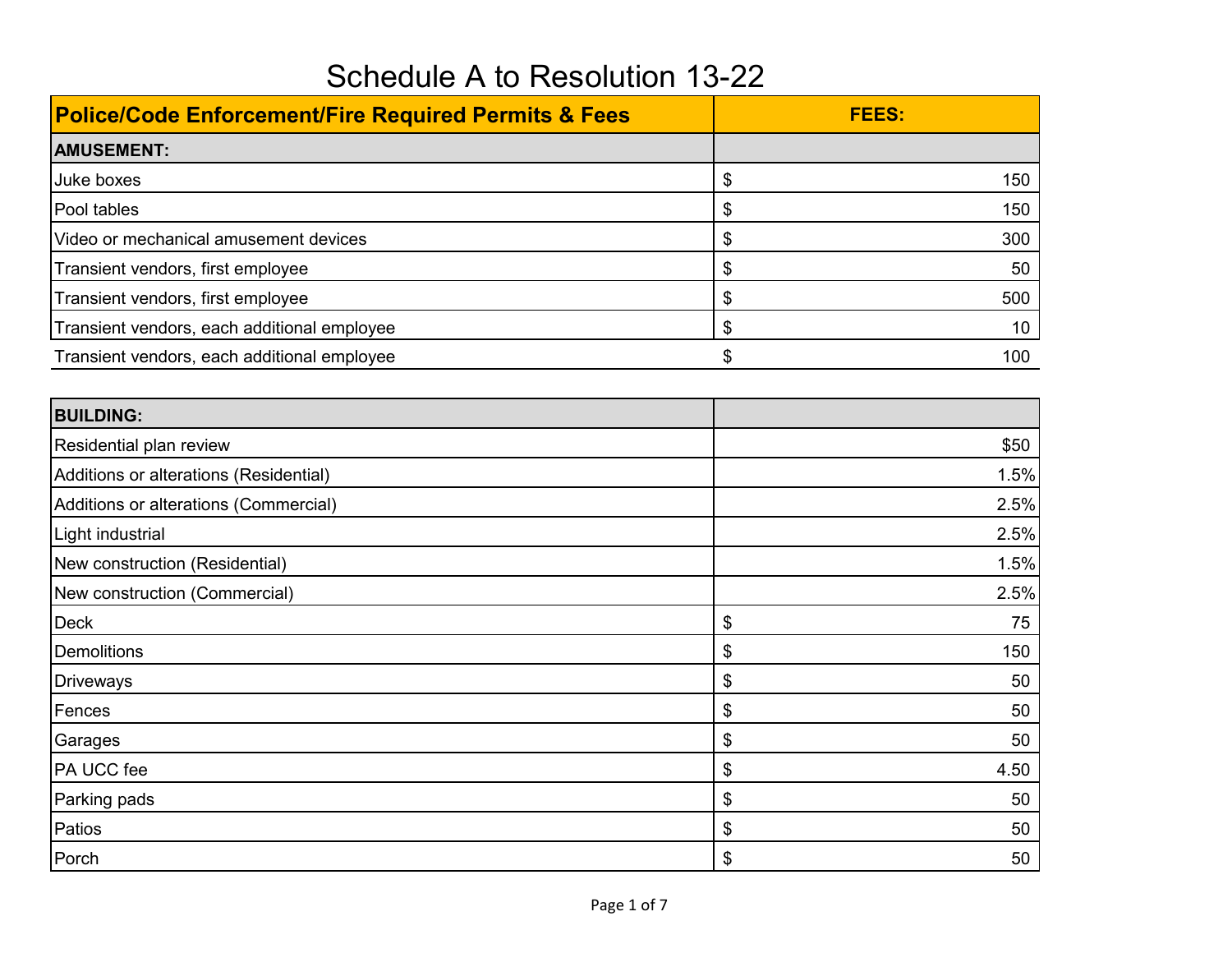| Sewer tap fee (Residential)                | 250   |
|--------------------------------------------|-------|
| Sewer tap fee (Commercial)                 | 2,500 |
| Signs (new) (plus \$3/sq ft)               | 50    |
| Signs (repair/replace)                     | 50    |
| Sheds $(> 120$ sq ft)                      | 30    |
| Solar voltaic systems                      | 50    |
| Temporary membrane structures (> 400sq ft) | 50    |
| Walls (> 4ft in height)                    | 50    |

| <b>CERTIFICATE OF OCCUPANY, USE AND ZONING</b>                                            |     |
|-------------------------------------------------------------------------------------------|-----|
| Residential (per unit)                                                                    |     |
| Non-Residential, first unit                                                               | 100 |
| Non-Residential, each additional unit                                                     | 75. |
| Daycare, Group Homes, Lodging Homes, Institutional, Nursing, Motels, Hotels (per yr)   \$ | 100 |

| <b>CURB CUT</b>                        |     |
|----------------------------------------|-----|
| Residential (per cut)                  | 50. |
| Non-Residential - up to 12 lineal feet | 60  |
| Non-Residential over 12 lineal feet    |     |

| <b>GRADING</b>                                               |  |
|--------------------------------------------------------------|--|
| Volume of Material:                                          |  |
| Less than 50 cubic yards                                     |  |
| Between 50 and 249 cubic yards                               |  |
| Between 250 and 499 cubic yards                              |  |
| Between 500 and 999 cubic yards                              |  |
| More than 1,000 cubic yards (\$3 each additional cubic yard) |  |
| Escrow agreements and bonds for each agreement and bond      |  |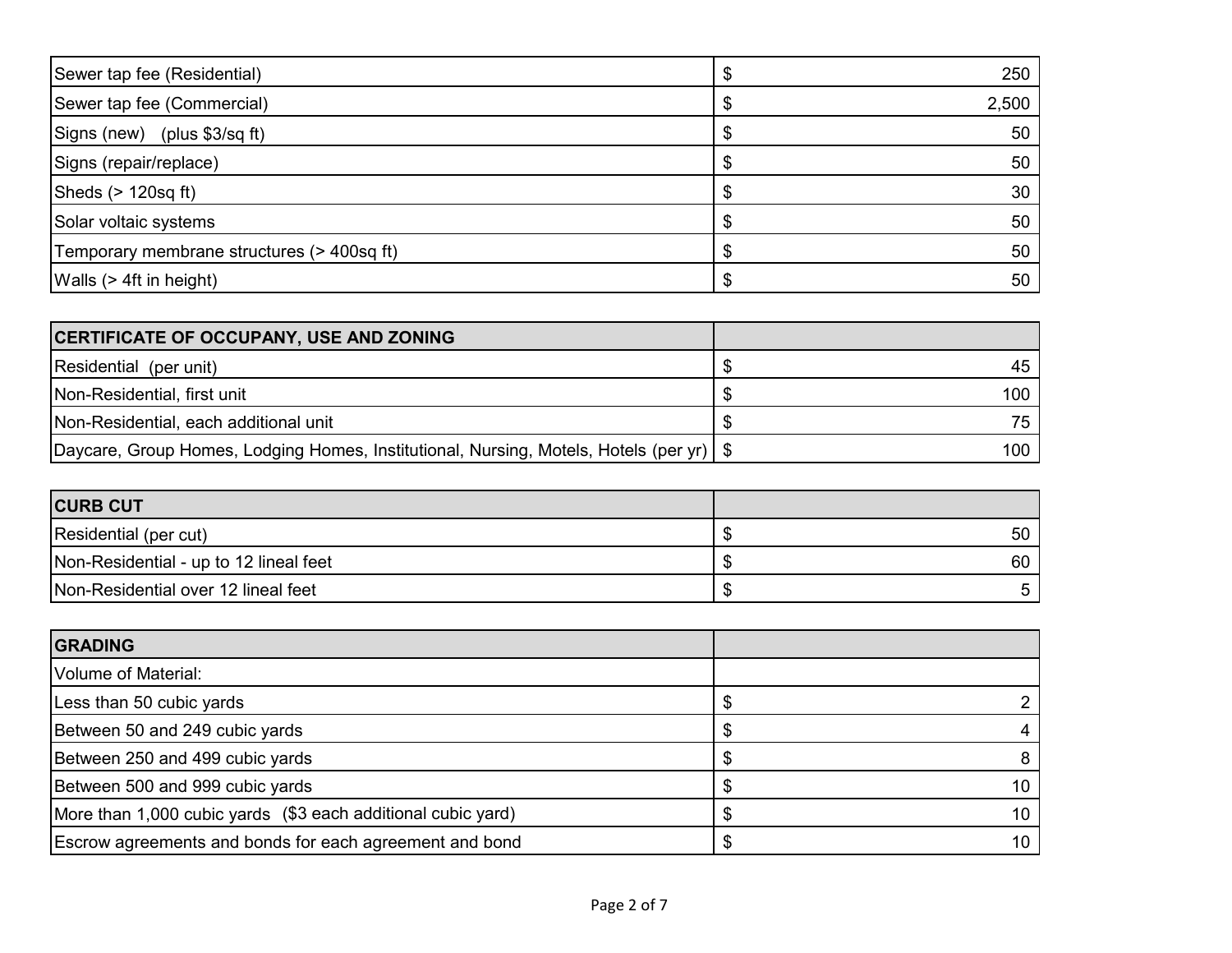| <b>OPERATIONAL FIRE:</b>                                              |             |
|-----------------------------------------------------------------------|-------------|
| Carbon dioxide systems for beverage dispensing applications (>100lbs) | \$<br>100   |
| Combustible dust producing operations                                 | \$<br>100   |
| Combustible fibers                                                    | \$<br>100   |
| Compressed gases                                                      | \$<br>100   |
| Cutting and welding                                                   | \$<br>100   |
| Dry cleaning operations                                               | \$<br>100   |
| Explosives, ammunition & blasting agents                              | \$<br>1,000 |
| Flammable and combustible liquids                                     | \$<br>100   |
| Hazardous materials (as listed in the IFC)                            | \$<br>250   |
| Hot work operations (on roofs)                                        | \$<br>100   |
| Repair garages & motor fuel dispensing facilities                     | \$<br>100   |
| Storage of scrap tires & tire by-products                             | \$<br>100   |
| Temporary membrane structures (> 400sq ft)                            | \$<br>100   |

| <b>OTHER:</b>                                                           |       |
|-------------------------------------------------------------------------|-------|
| Open burning                                                            | 25    |
| Restaurant sidewalk food service                                        | 30    |
| Sidewalk signs or displays                                              | 30    |
| State Fee (collected by Borough) (subject to change by PA Commonwealth) |       |
| Swimming pools                                                          | 50    |
| <b>Traffic Study</b>                                                    | 1,500 |
| Utility pole (erect, replace or move)                                   | 50    |
| Additional fee (per pole if old pole not removed within 60 days)        | 100   |

| <b>POLICE DEPARTMENT:</b>                                      |       |
|----------------------------------------------------------------|-------|
| Audio or video files, per request                              | \$100 |
| Fingerprinting                                                 |       |
| Police reports, per report; no charge for victim(s) of a crime | \$20  |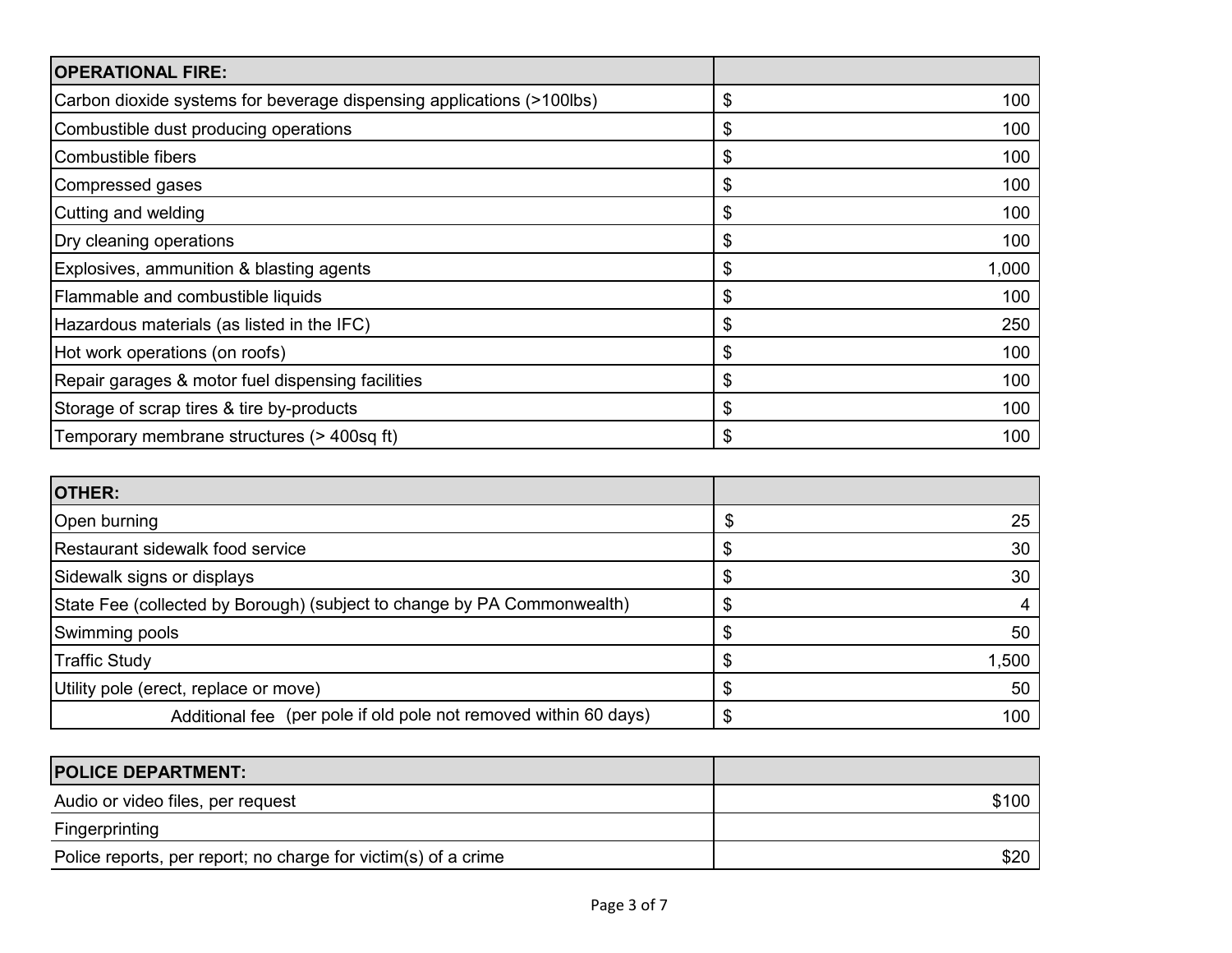| <b>PA Crash Reports</b>           | \$15  |
|-----------------------------------|-------|
| Audio or video files, per request | \$100 |
| Fingerprinting                    |       |
| Police reports, per report        | \$20  |
| <b>State Crash Reports</b>        | \$15  |
|                                   |       |
| <b>RENTAL INSPECTIONS:</b>        |       |
| <b>Residential units</b>          | 50    |
| Each additional unit              | 25    |
| Additional inspections (per unit) | 25    |

| <b>SIDEWALK AND ROADWAY OBSTRUCTIONS</b>                |       |
|---------------------------------------------------------|-------|
| Erection of scaffold over roadways and public sidewalks |       |
| Residential (base fee-up to 30 days)                    | 100 l |
| Non-residential (base fee-up to 30 days)                | 100 l |
| Non-residential - additional fee (per linear foot)      | 0.50  |

| <b>SIDEWALK OPENING</b>                        |    |
|------------------------------------------------|----|
| <b>Application Fee</b>                         | 30 |
| Inspection Fee (per opening-up to 100 sq feet) | 25 |
| Additional per each 10 sq feet                 |    |

| <b>STREET OPENING</b>                         |    |
|-----------------------------------------------|----|
| <b>Application Fee</b>                        | 50 |
| Inspection Fee (per opening-up to 25 sq feet) | 25 |
| Additional foot                               |    |

| <b>STORM WATER COMPLIANCE</b>     |  |
|-----------------------------------|--|
| Application Fee/Visual Inspection |  |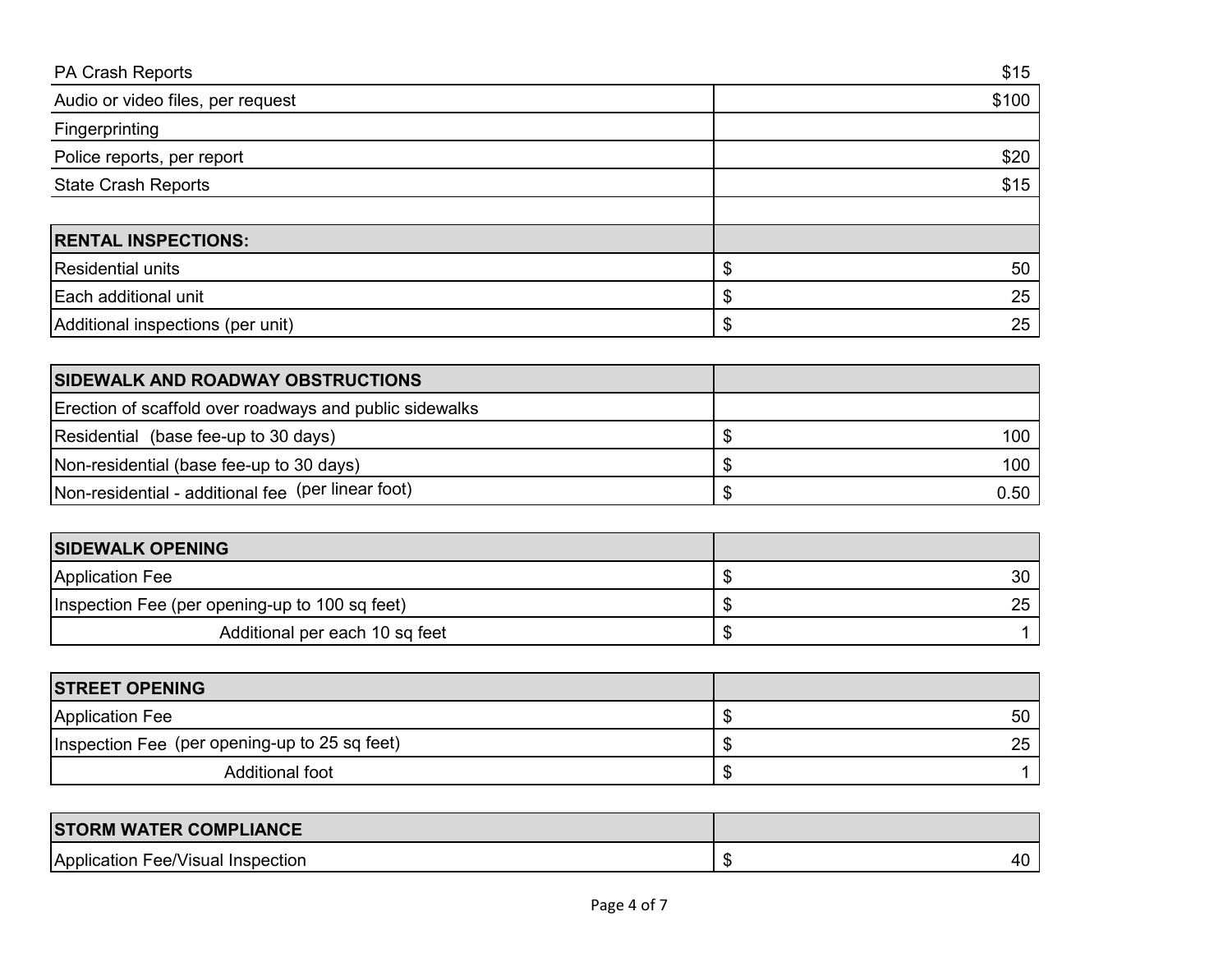| ∼ו<br>$\cdot$<br>.<br>ompliance<br>.<br>.om<br>σr<br>тсате<br>ו שכו גוו<br>◡<br>$\sim$ |  |
|----------------------------------------------------------------------------------------|--|
|                                                                                        |  |

| <b>TEST HOLE</b>          |    |
|---------------------------|----|
| Application fee           | 30 |
| Additional fee (per hole) |    |

| <b>ZONING</b>                                                                          |      |
|----------------------------------------------------------------------------------------|------|
| Review with Opinion of Consistency                                                     | \$50 |
| Conditional Use, Variances, Special Exceptions, all other (Deposit inc. \$150 app fee) | 500  |

| <b>Parks &amp; Recreation Permits &amp; Fees</b>                                 | Fee   |
|----------------------------------------------------------------------------------|-------|
| <b>Bellevue Memorial Park Swimming Pool</b>                                      |       |
| Season Pass: Child Under 4 years, Resident or Non-Resident                       | Free  |
| Season Pass: Youth 4-17 years, Resident                                          | \$75  |
| Season Pass: Youth 4-17 years, Non-Resident                                      | \$110 |
| Season Pass: Adult 18-62 years, Resident                                         | \$90  |
| Season Pass: Adult 18-62 years, Non-Resident                                     | \$125 |
| Season Pass: Senior over 62 years, Resident                                      | \$55  |
| Season Pass: Senior over 62 years, Non-Resident                                  | \$80  |
|                                                                                  |       |
| Season Pass: 1 Adult + 1 Child in same household, Resident                       | \$110 |
| Season Pass: 1 Adult + 1 Child in same household, Non-Resident                   | \$200 |
|                                                                                  |       |
| Season Pass: Family, 2 Adults + 2 Children/Youth in Same Household, Resident     | \$175 |
| Season Pass: Family, 2 Adults + 2 Children/Youth in Same Household, Non-Resident | \$250 |
| Season Pass: Each Additional Child or Youth with Family Pass, Resident           | \$25  |
| Season Pass: Each Additional Child or Youth with Family Pass, Non-Resident       | \$25  |
|                                                                                  |       |
| Daily Admission Before 5 pm: Child Under 4 Years, Resident or Non-Resident       | Free  |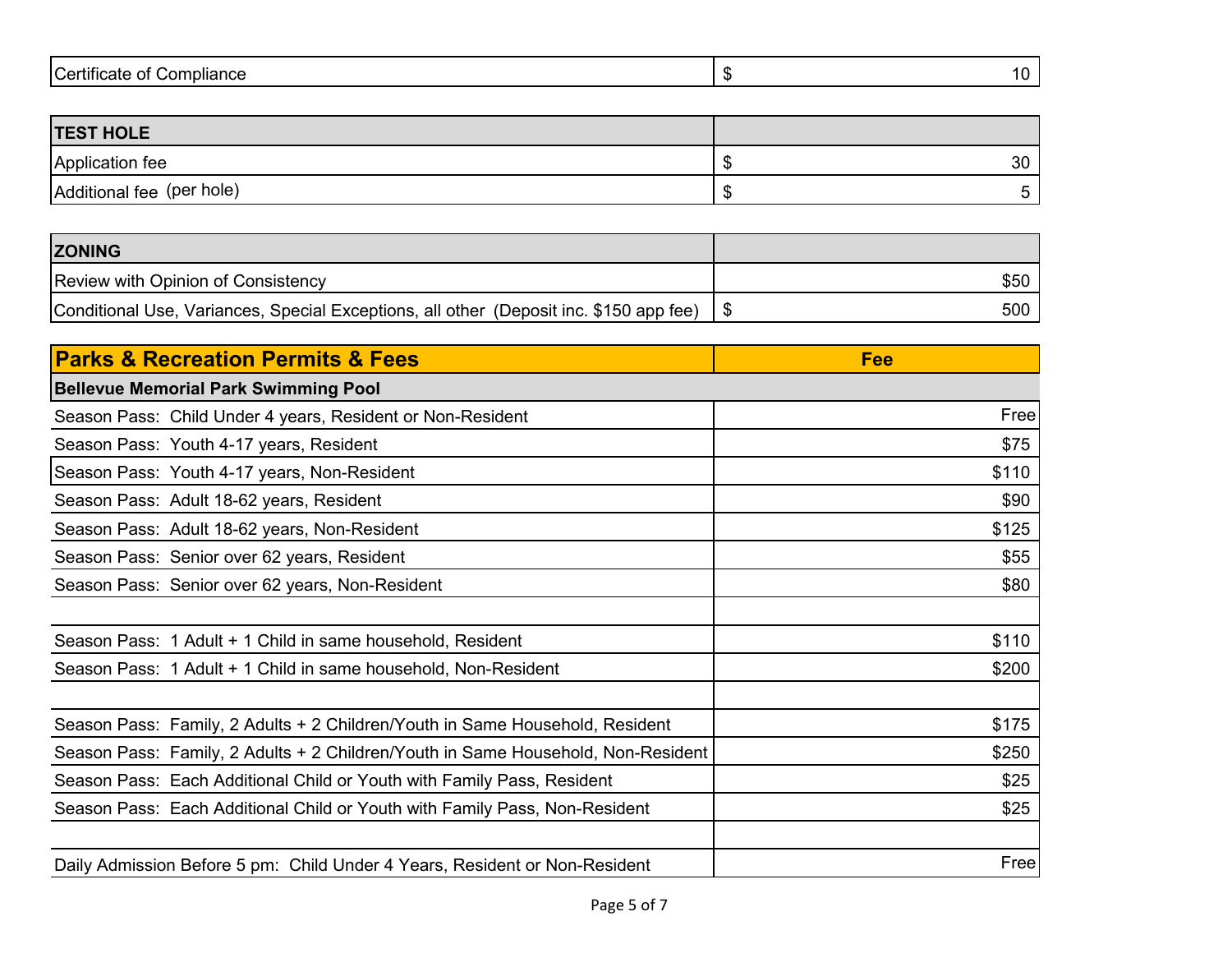| Daily Admission After 5 pm: Child Under 4 years, Resident or Non-Resident     | Free  |
|-------------------------------------------------------------------------------|-------|
| Daily Admission Before 5 pm: Youth 4-17 Years, Resident or Non-Resident       | \$7   |
| Daily Admission After 5 pm: Youth 4-17 Years, Resident or Non-Resident        | \$5   |
| Daily Admission Before 5pm: Adult 18 Years and Over, Resident or Non-Resident | \$8   |
| Daily Admission After 5 pm: Adult 18 Years and Over, Resident or Non-Resident | \$6   |
| Daily Admission with Shelter Rental, All Ages, Resident or Non-Resident       | \$5   |
| Night Swim Event, All Ages, Resident or Non-Resident                          | \$5   |
| 4th of July Admission, All Ages, Resident or Non-Resident                     | Free  |
| Pool Parties: Base 2-hour Party, Up to 25 Swimmers, Resident                  | \$150 |
| Pool Parties: Each Additional 25 Swimmers, Resident                           | \$25  |
| Pool Parties: Base 2-hour Party, Up to 25 Swimmers, Non-Resident              | \$200 |
| Pool Parties: Each Additional 25 Swimmers, Non-Resident                       | \$25  |
| <b>Shelter Rentals</b>                                                        |       |
| Bragdon Shelter, Monday-Friday, Residents                                     | \$80  |
| Bragdon Shelter, Monday-Friday, Non-Residents                                 | \$145 |
| Bragdon Shelter, Monday-Friday, Nonprofit Organizations                       | \$60  |
| Bragdon Shelter, Saturday-Sunday, Residents                                   | \$130 |
| Bradon Shelter, Saturday-Sunday, Non-Residents                                | \$225 |
| Lone Sentinel Shelter, Monday-Friday, Residents                               | \$75  |
| Lone Sentinel Shelter, Monday-Friday, Non-Residents                           | \$140 |
| Lone Sentinel Shelter, Monday-Friday, Nonprofit Organizations                 | \$55  |
| Lone Sentinel Shelter, Saturday-Sunday, Residents                             | \$115 |
| Lone Sentinel Shelter, Saturday-Sunday, Non-Residents                         | \$200 |
| Friends Shelter, Monday-Friday, Residents                                     | \$55  |